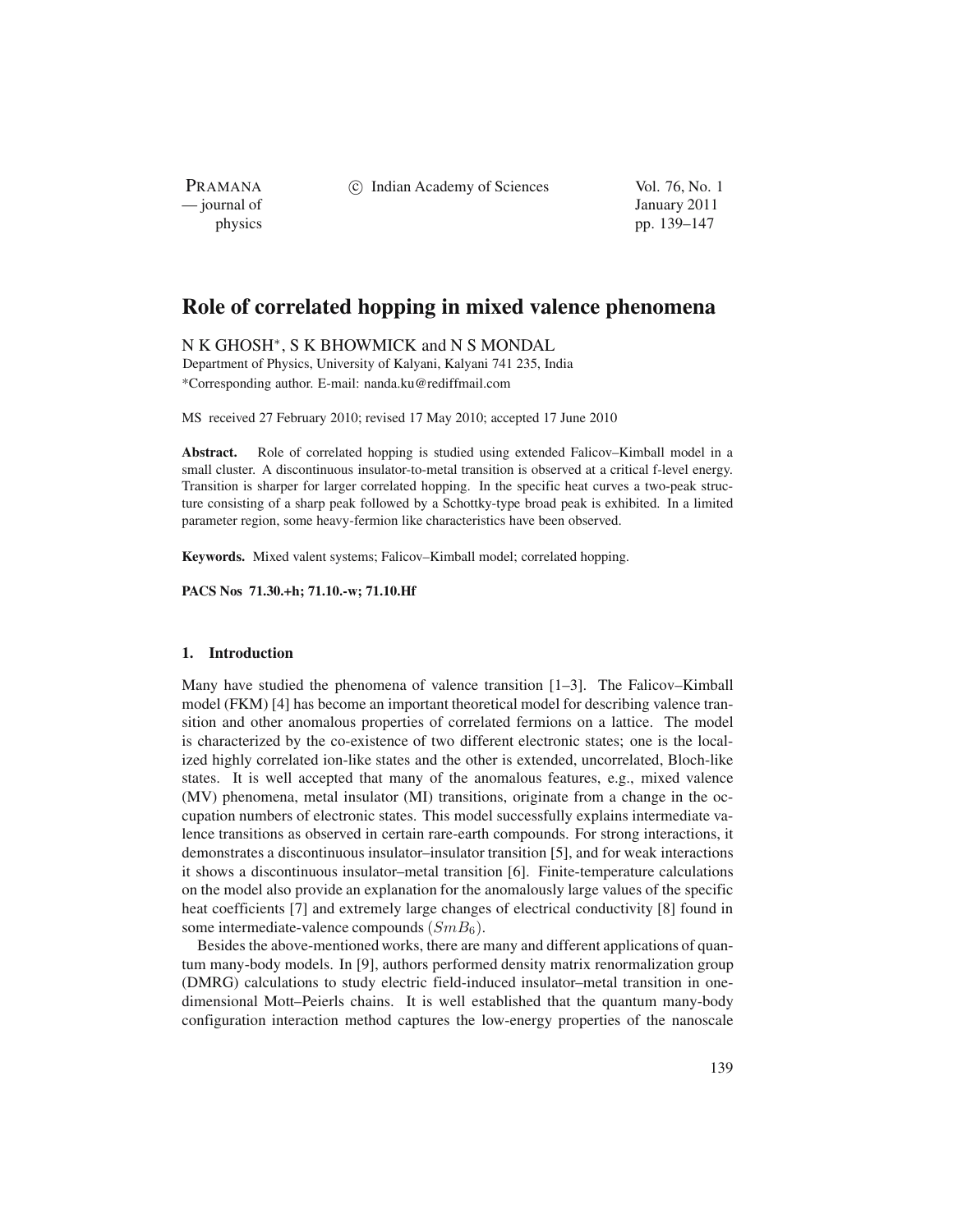### *N K Ghosh, S K Bhowmick and N S Mondal*

systems such as graphene [10]. The properties of the ground state and the low-lying excited states of the spin-1 and spin- $\frac{1}{2}$  alternating chains with nearest-neighbour antiferromagnetic and next-nearest-neighbour ferromagnetic interactions have also been studied [11] by applying the spin-wave theory and DMRG methods. Further, in an attempt to understand the mechanism of charge transport through DNA, Mallajosyula *et al* [12] combined molecular dynamics simulations and density functional theory to analyse the electrical structure and transmission probability in four different DNA sequences under physiological conditions. They successfully explained recent length-dependent conductance data for individual DNA molecules in water.

Present paper deals with the study of MV phenomena. But, a large number of works on the issue are sensitive to the approximations used [13,14]. Numerous approximate results and some exact calculations [7] reported upto now have established a good basis for further realistic extension of the model. Inclusion of correlated hopping term [15] substantially changed the ground-state properties of this model in two dimensions. The ground state phase diagram and the characteristic metal–insulator transitions are largely modified when correlated hopping term is added to conventional FKM.

In this work, we have studied the role of correlated hopping, on-site Coulomb interaction and hybridization on valence transition. The effect of correlated hopping on specific heat is also studied. For this, we have considered a four-site two-dimensional square cluster. A two-band FKM extended by hybridization and correlated hopping is taken. Observations have been compared with the existing results.

#### **2. Formulation**

Our starting Hamiltonian has the form

$$
H = H_0 + H_{\text{corr}},\tag{1}
$$

where

$$
H_0 = E \sum_{i\sigma} f_{i\sigma}^\dagger f_{i\sigma} + U \sum_i f_{i\uparrow}^\dagger f_{i\uparrow} f_{i\downarrow}^\dagger f_{i\downarrow} + G \sum_{i\sigma\sigma'} d_{i\sigma}^\dagger d_{i\sigma} f_{i\sigma'}^\dagger f_{i\sigma'} + V \sum_{\langle i,j \rangle \sigma} (f_{i\sigma}^\dagger d_{j\sigma} + d_{j\sigma}^\dagger f_{i\sigma}) + t \sum_{\langle i,j \rangle \sigma} d_{i\sigma}^\dagger d_{j\sigma}.
$$
 (2)

The summations extend over all pairs of nearest-neighbour sites on a simple twodimensional square lattice;  $f_{i\sigma}$  and  $d_{i\sigma}$  are the usual fermion operators for *f*- and *d*electrons respectively  $(\sigma, \sigma' = \text{spin})$ , *E* is the *f*-level energy, *G* is the strength of the *f–d* Coulomb interaction, *U* is the on-site Coulomb interaction and *V* is the *f–d* hybridization interaction. The last term is the kinetic energy corresponding to quantum-mechanical hopping of the itinerant *d-*electrons between nearest-neighbour sites.

$$
H_{\text{corr}} = t' \sum_{\langle i,j \rangle \sigma} (f_{i\sigma}^{\dagger} f_{i\sigma} + f_{j\sigma}^{\dagger} f_{j\sigma}) d_{i\sigma}^{\dagger} d_{j\sigma}, \tag{3}
$$

where  $H_{\text{corr}}$  is the correlated hopping term with interaction strength  $t'$ . The representative four-site spin state is taken in the form

$$
| n_{1\uparrow}^f n_{1\downarrow}^f n_{1\uparrow}^d n_{1\downarrow}^d n_{2\uparrow}^f n_{2\downarrow}^f n_{2\downarrow}^d n_{2\downarrow}^d n_{3\uparrow}^f n_{3\downarrow}^f n_{3\uparrow}^d n_{3\downarrow}^d n_{4\uparrow}^d n_{4\downarrow}^f n_{4\downarrow}^d n_{4\downarrow}^d \rangle. \tag{4}
$$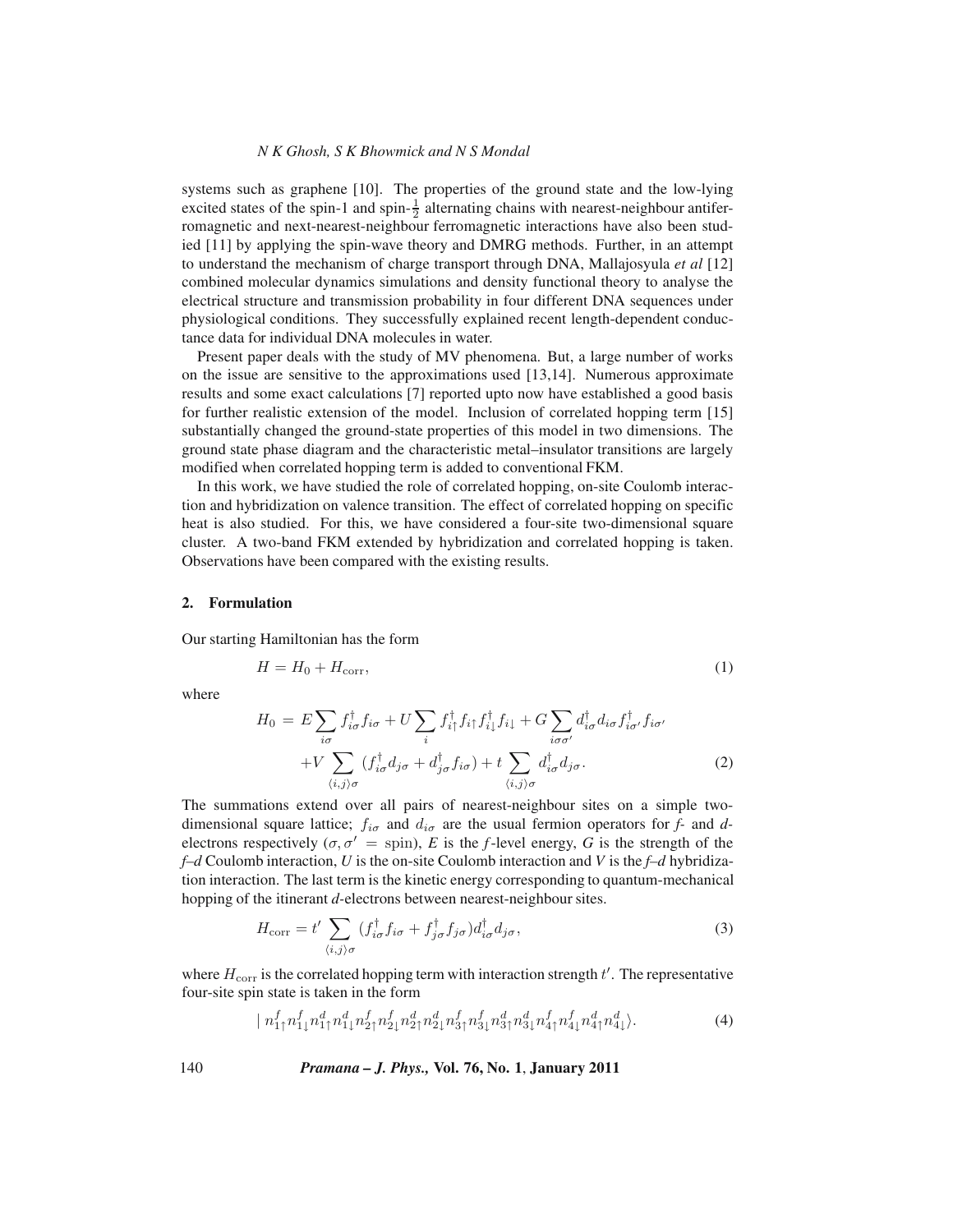There are totally 120 basis states and the eigenvectors of *H* are represented as a linear combination of vectors (4). *f*-electron density  $\langle n_i^f \rangle = (1/N) \sum_{i\sigma} f_{i\sigma}^\dagger f_{i\sigma}$  where *N* is the number of lattice sites;  $f-d$  intersite correlation function  $c_{fd} = \langle f_{i\sigma}^{\dagger} d_{j\sigma} \rangle$ . Lowtemperature specific heat is calculated using the relation

$$
C = k_{\rm B} \beta^2 \frac{\partial^2}{\partial \beta^2} \ln Z,\tag{5}
$$

where  $Z = \sum_{\alpha} e^{-\beta E_{\alpha}}$ , the sum is taken over all eigenstates,  $E_{\alpha}$ s are the eigenvalues and  $\beta = 1/k_BT$ ,  $k_B$  being the Boltzmann constant.

## **3. Results and discussions**

Figure 1 shows the variation of  $\langle n_i^f \rangle$  with *E* for different values of t'. It appears from the figure that the transition is sharper for larger t' at the critical  $E = E_c = -2$ . The following selection of hopping matrix amplitudes  $t = -1$  and  $t' > 0$  could lead to the instability of the CDW state and thereby to an insulator-to-metal transition. It is also remarkable that even in this strong coupling limit  $(U = 5)$ , the correlated hopping can favour insulator–metal transition where the ground states of the conventional FKM are insulating for all *f-*electron densities. Our result is totally in agreement with [16].



**Figure 1.**  $\langle n_i^f \rangle$  vs. *E* for different correlated hopping strength t'. Here  $V = 0.1$ ,  $U = 5, G = 2, t = -1.$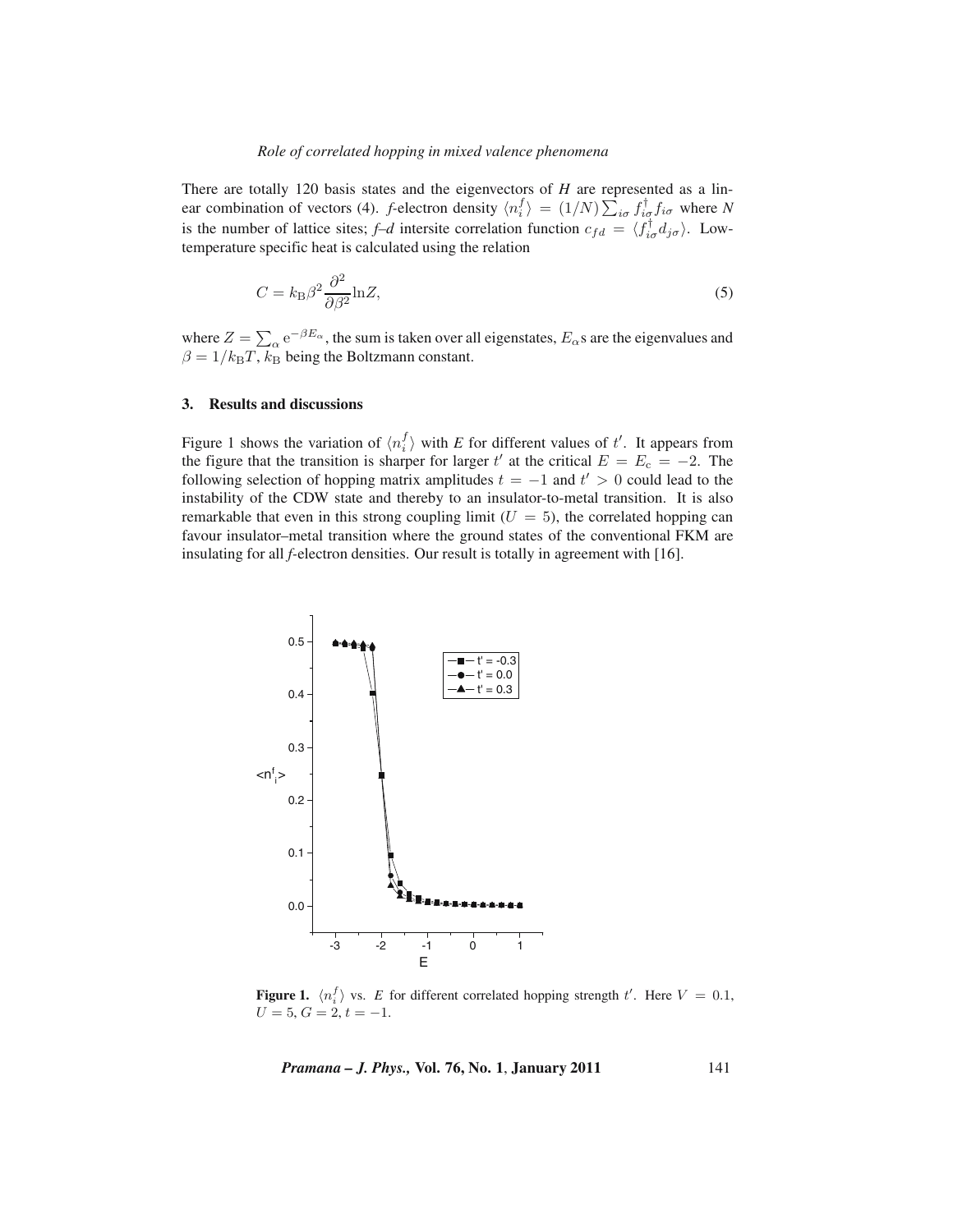

**Figure 2.**  $\langle n_i^f \rangle$  vs. *E* for different values of *U*. Here  $V = 0.1$ ,  $G = 2$ ,  $t = -1$ ,  $t' = 0.3$ .



**Figure 3.**  $\langle n_i^f \rangle$  vs. *E* for different values of *V*. Here  $U = 5$ ,  $G = 2$ ,  $t = -1$ ,  $t' = 0.3$ .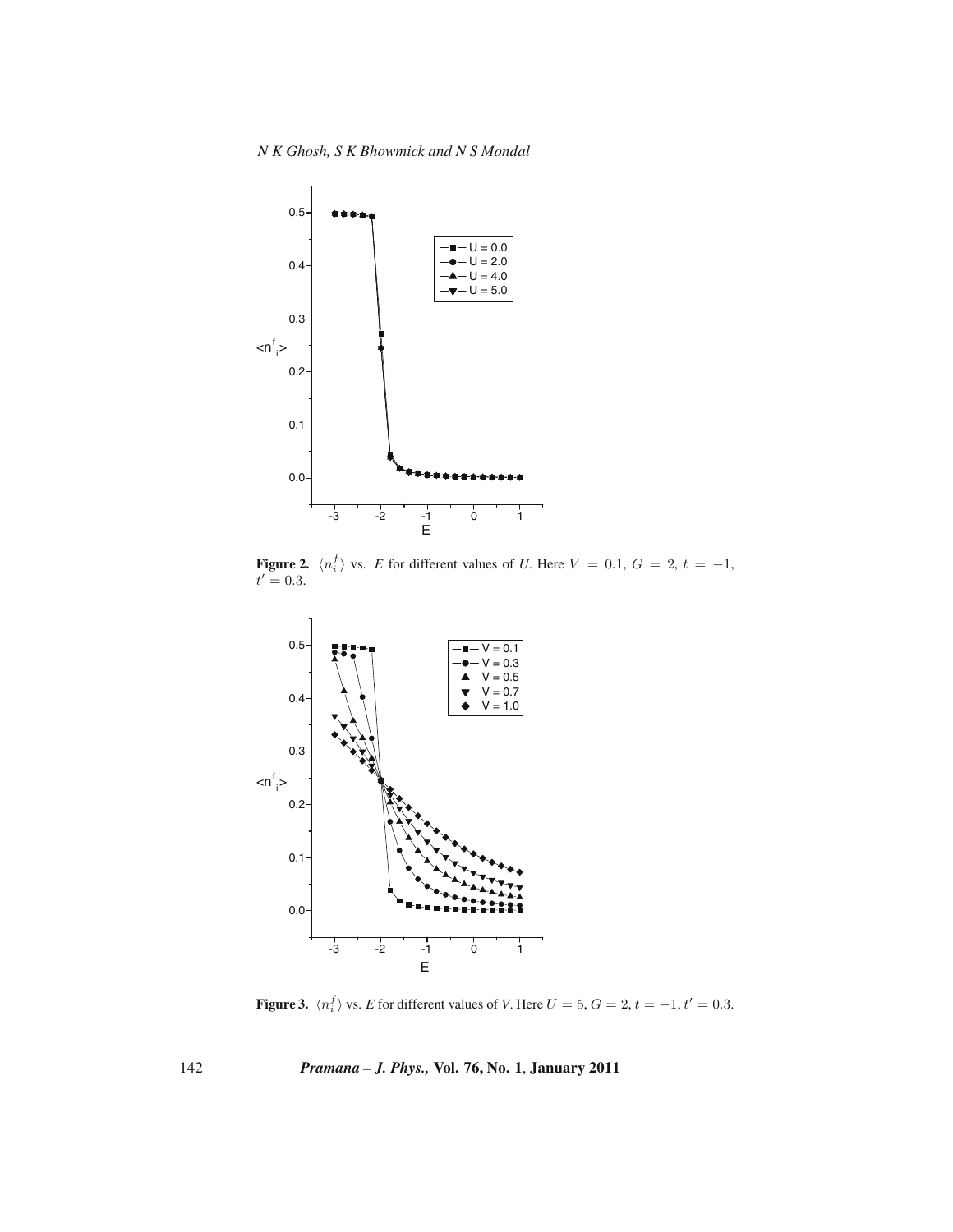### *Role of correlated hopping in mixed valence phenomena*

But, if  $\langle n_i^f \rangle$  is plotted with *E* for different values of *U* (figure 2), we observe that the characteristics of the valence transition do not change significantly.  $E_c = -2$  remains the same, but the transition looks slightly sharper for higher values of *U*.

To understand the role of hybridization on valence transition, we have plotted  $\langle n_i^f \rangle$  vs. *E* for varying *V* from 0.1 to 1.0 in figure 3. It is apparent from the figure that discontinuous valence transition appears for smaller hybridization at  $E = E_c = -2$ . This is in accordance with the results based on the alloy-analog approximation [17] and small-cluster exact-diagonalization calculations [18].

In figure 4, we have plotted  $c_{fd}$  vs.  $E$  for different correlated hopping strengths. The intermediate-valence state is normally characterized by a non-zero value of this correlation function [19]. With the increase of *E*, the correlation function decreases from a value close to zero, and after a certain *E* value, increases towards zero. This is probably due to the fact that in the insulating or metallic phase this correlation function should approach zero. The correlation function increases with the increase of  $t'$ . For large negative  $E$ , correlated hopping keeps the system closer to the insulating phase, and after the transition keeps the system closer to the metallic phase. In both the cases  $\langle f_{i\sigma}^{\dagger} d_{j\sigma} \rangle$  should be closer to zero than that for smaller  $t'$  as is apparent from the figure.

That the characteristics of the valence transition does not change significantly is also apparent from figure 5 where  $c_{fd}$  is plotted against *E* for different values of *U*. The value of the correlation  $c_{fd}$  is slightly closer to zero in the insulating or metallic phase for higher values of *U*, confirming the observation from figure 2.



**Figure 4.**  $C_{fd}$  vs. *E* for different values of t'. Here  $V = 0.1, U = 5, G = 2, t = -1$ .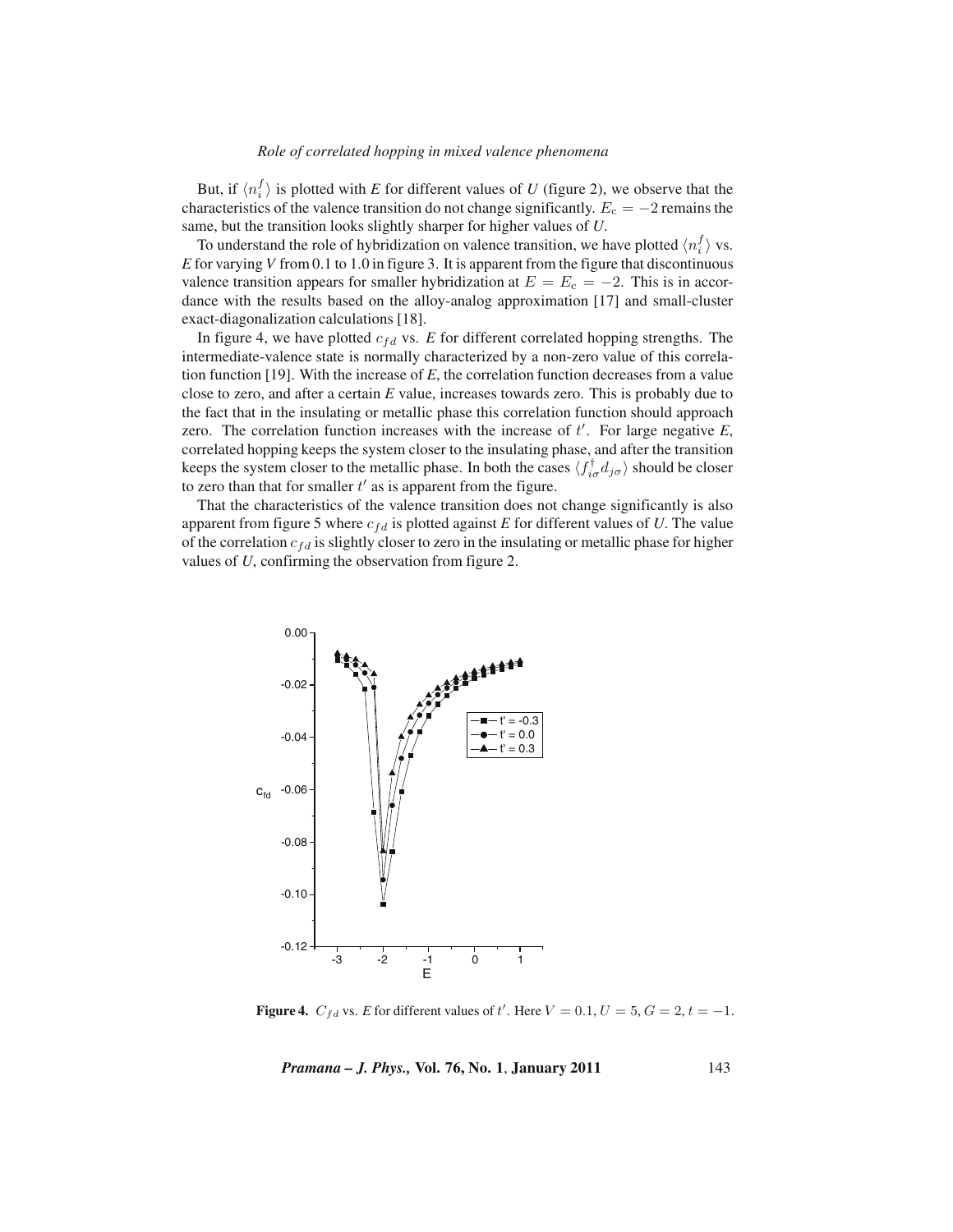

**Figure 5.**  $C_{fd}$  vs. *E* for different values of *U*. Here  $V = 0.1$ ,  $G = 2$ ,  $t = -1$ ,  $t' = 0.3$ .



**Figure 6.**  $C_{fd}$  vs. *E* for different values of *V*. Here  $U = 5$ ,  $G = 2$ ,  $t = -1.0$ ,  $t' = 0.3$ .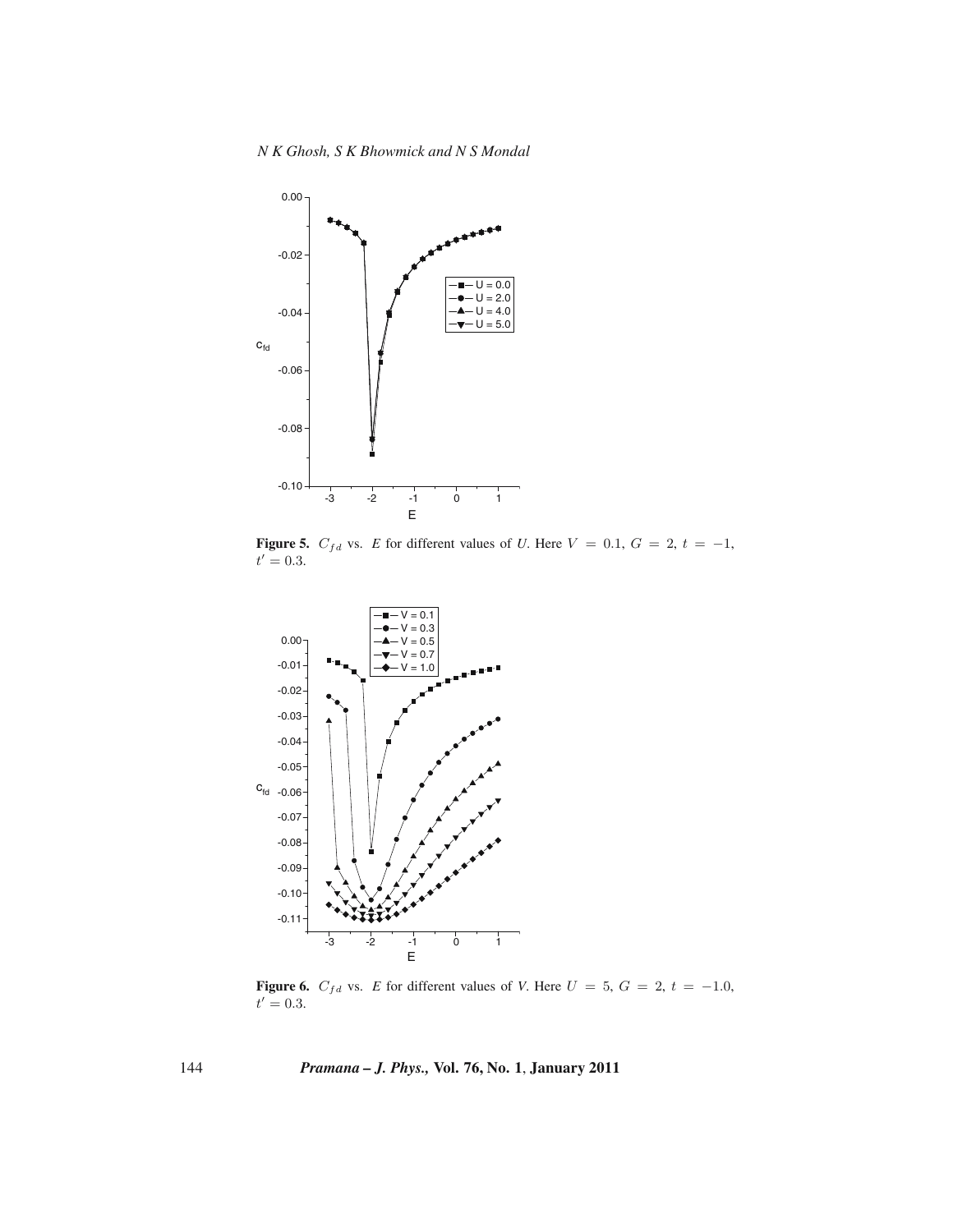### *Role of correlated hopping in mixed valence phenomena*

The observation of figure 3 is also supported in figure 6, which shows that for large negative  $E$ , lower  $f-d$  hybridization maintains the system closer to the insulating phase and after the transition at  $E = E<sub>c</sub>$ , keeps it closer to the metallic phase. So, increased hybridization smears the discontinuous transition [18].

Variation of low-temperature specific heat  $(k<sub>B</sub>$  is taken as unity) with temperature is shown in figures 7 and 8. The specific heat curves fall into two principal categories according to whether there are one or two peaks. When  $E>E_c$ , a broad single peak structure is obtained [20]. The peak shifts to higher temperature region with the increase of correlation strength. Figure 8 shows that the specific heat curves exhibit a two-peak structure [21] with  $E \leq E_c$ . The first sharp peak is due to a large number of many-body states, which are nearly degenerate with the ground state. The second peak (Schottkytype) at higher temperature is due to the distribution of the many-body states like binomial distribution. Curves also confirm the non-Fermi liquid behaviour of the system.

We have plotted  $\gamma$  against *T* in figure 9. At the low-temperature region considered here, the specific heat curve follow:  $C = \gamma T + \beta T^3$ . The values of specific heat coefficient  $\gamma$  as obtained from figure 7 are plotted against *T* in figure 9.  $\gamma$  increases at lower temperatures, attains a peak value, and then gradually decreases with *T*. Peak value of  $\gamma$  is enhanced with t', thereby indicating the presence of more many-body states. This rise in the value of  $\gamma$ declares the onset of heavy-fermion behaviour [22].



**Figure 7.** Specific heat vs. temperature for different t'. Here  $E = -1$ ,  $V = 0.1$ ,  $U = 5, G = 2, t = -1.$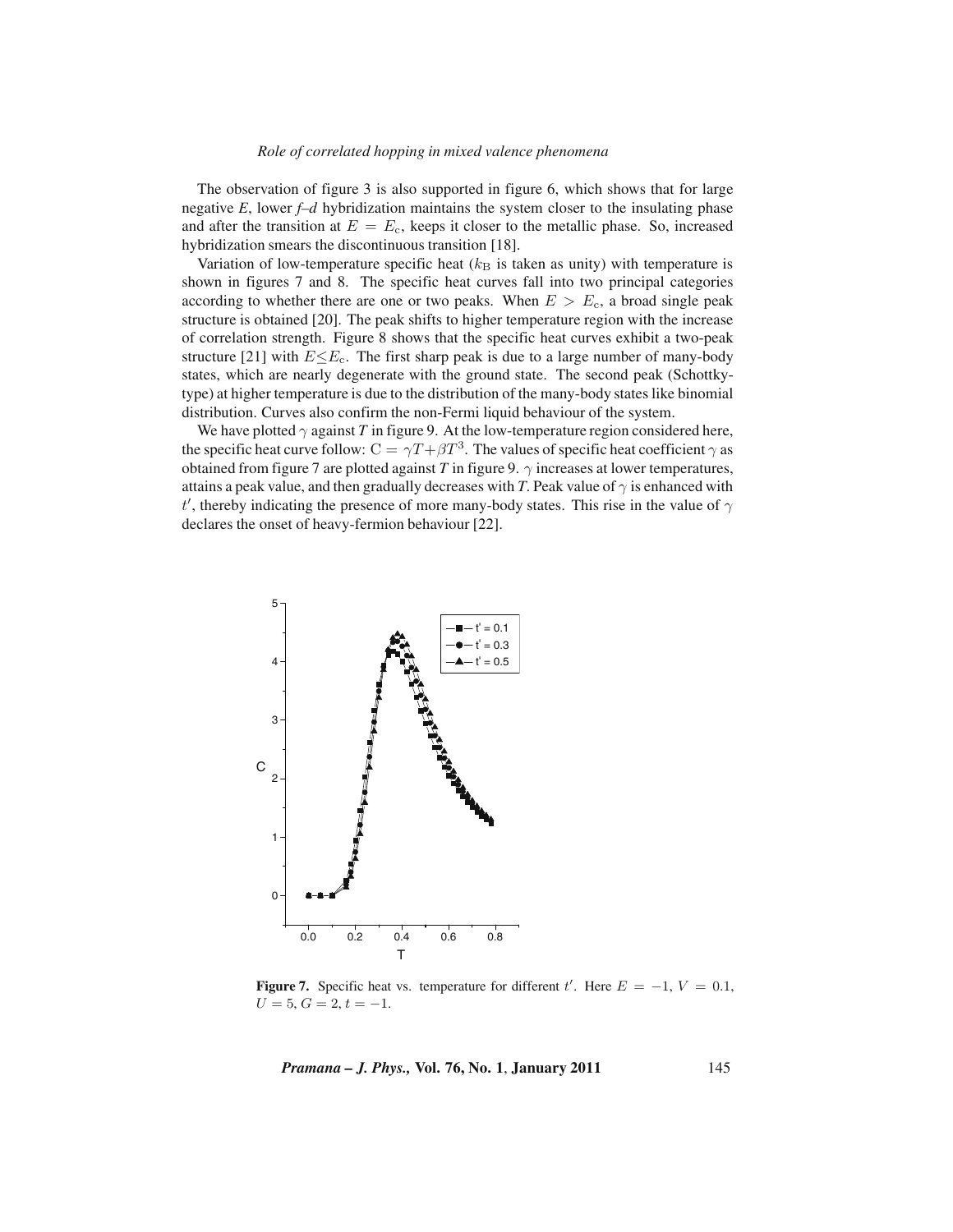

**Figure 8.** Specific heat vs. temperature for different E. Here  $V = 0.1$ ,  $U = 5$ ,  $G = 2, t' = 0.3, t = -1.$ 



**Figure 9.** Specific heat coefficient vs. T for different t'. Here  $E = -1$ ,  $V = 0.1$ ,  $U = 5, G = 2, t = -1.$